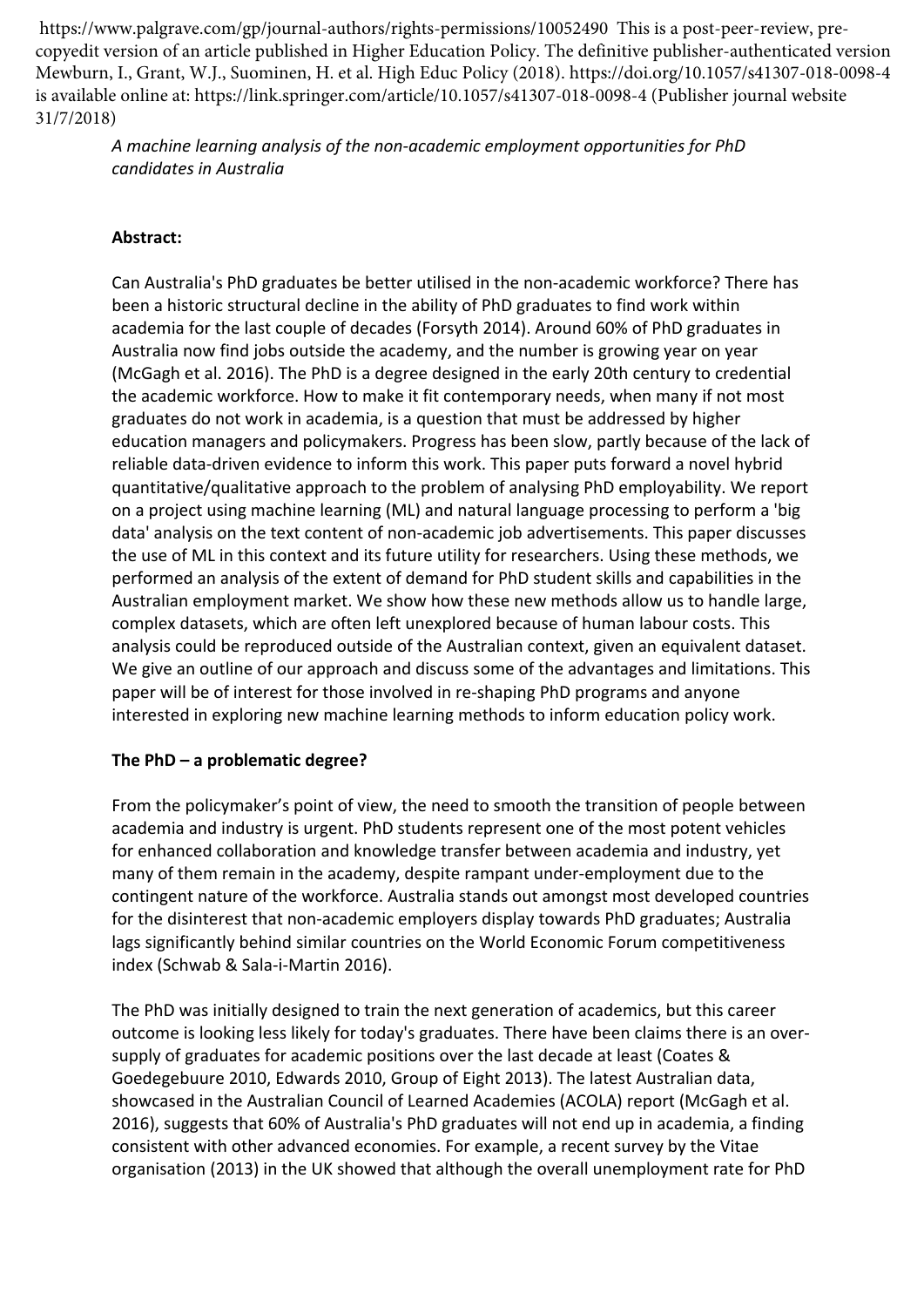graduates was low (around 2%), only 38% of PhD graduates are now employed in academia after graduation.

The growing awareness of a range of possible career destinations for PhD graduates has led to widespread questioning of the 'traditional' model of the PhD curriculum, with its emphasis on producing a written dissertation. In reality, however, people have been questioning the PhD's fitness for purpose for an extraordinarily long time. Edgar Dale wrote the earliest paper we could find; "The training of Ph.D.s" appeared in the Journal of Higher Education in April 1930 ‐ some twenty‐five years before the first PhD was awarded in Australia (Dale 1930). Disturbingly, Dale's 88‐year‐old paper focusses on complaints about PhD candidates not being fit to teach; a debate which is still live today in academic circles (for an in‐depth analysis of this debate, see Probert, 2014). While Dale's critique focused on the lack of teacher training during the PhD and its relevance for academia, we can assume that graduates who go on to careers outside academia will need a broad range of graduate capabilities to compete for the non‐academic jobs on offer. However, determining what these capabilities should be is no easy task. Platow (2016) notes that supervisors and candidates had different ideas about what these graduate capabilities mean and that, often, a formal framework for their use in teaching and learning activities is lacking. Refashioning the PhD around new skills and capabilities development requires an understanding of what all employers need, not just academic requirements.

If we are to develop PhD programs to better support graduates who transition out of academia on completion of the PhD, we will need better data to inform decisions. Academic managers typically take a 'roundtable meeting' approach to employer consultation, but this approach is methodologically limited as it relies on personal networks and retrospective self-report. It is hard to poll sufficient numbers of employers to ensure the prospective market for graduates has been adequately scrutinised. We suspect, based on findings reported later in this paper, that employers in Australia have a poor understanding of what PhD graduates could offer to their business. It is undoubtedly challenging to get around problems with retrospective self‐reporting, where employers may only remember outstanding, or deeply problematic, encounters with PhD graduates.

The research reported in this paper builds on an exploratory study by Pitt and Mewburn (2016) which reported on the text analysis of academic job advertisements to see what skills and capabilities academic employers wanted from PhD graduates (Pitt & Mewburn 2016). To replicate this earlier study we needed to locate a dataset of non‐academic job ads. It was in the process of solving this problem that the current project was born and the research started to take a different direction: to track overall employer demand for PhD graduates. Our previous work concentrated on one sector: academia. Jobs were easily sourced from university notice boards, but sourcing an appropriate set of non‐academic job ad texts was a more complex task. The job opportunities and destinations outside of academia are multiple. Our ambition of shaping PhD programs via employer demand needs to start with a better understanding of the possible employment destinations. The 'Tracking Trends in industry demands for Australia's advanced research workforce' project (2017) was a collaboration between the Australian National University (ANU) and the computer science research centre 'Data61', with assistance from the Australian Department of Industry and Australia's leading jobs marketplace, Seek.com.au. This project set out to explore the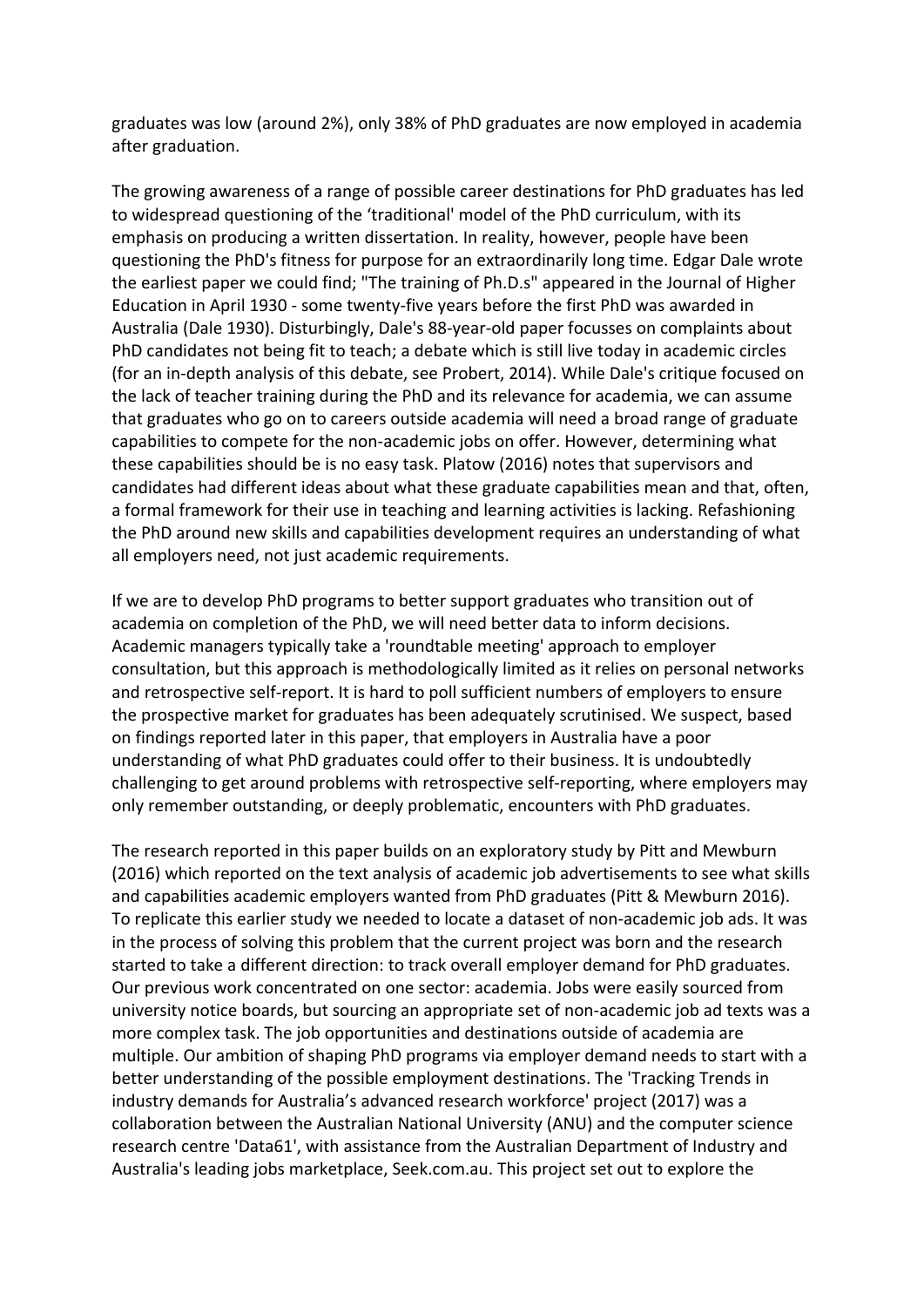demand for PhD graduates in the Australian workforce. We believe this paper presents one of the earliest, if not the first, worked examples of the application of Machine Learning (ML) techniques to the problems of higher education curriculum development. ML has the potential to dissolve the divide between quantitative and qualitative data analysis by enabling qualitative techniques to be applied on an unprecedented scale. This study will, therefore, be of interest to those who would like to know more about applying these new methods to old problems in education.

#### **Method**

We obtained a dataset of job ads from the largest online employment marketplace in Australia, 'Seek.com.au'. The dataset consisted of 29,693 authentic job ads from 29 different industry categories. Each of these texts is a 'wish list' of sorts, reflecting employer aspirations for new hires and thus a rich starting point for an analysis of what employers are looking for when they hire a researcher. While a surface reading of the texts implied that many companies were looking for people with advanced research skills. Surprisingly, most did not mention the PhD as a qualification. The dataset was too big to sort by hand, so we explored other ways to identify the 'PhD shaped' (research skills intensive) jobs and isolate them for analysis. This dataset does not represent all job opportunities in Australia in 2015 as many jobs are never formally advertised. Our analysis of the dataset suggested that was skewed towards professional 'white collar' jobs while Australia has a large retail sector. However, since Seek.com.au is the most prominent site of its type in Australia, we considered this set to be appropriate for the use we were planning to put it to and an excellent sample of potentially available jobs for PhD graduates outside of academia.

Our ambition was to develop an algorithm that could 'read' this big dataset of job ads, sort the ads by research skills intensity and use the results to assess employer needs for graduates with research skills. We adopted a 'big data' approach, enabled by computer cognition, adopting ML and Natural Language Processing (NLP) techniques. ML is a bracket term for a suite of information computer technologies (ICTs) that address the challenge of making sense of the ever‐increasing volume of data generated in our information‐dense society. Traditionally ML refers to symbolic computational approaches arising from the artificial intelligence community, or statistical pattern recognition. However, today it is understood to include allied data‐intensive areas such as computational NLP that support producing, and using, free‐form, natural, human language in spoken and written forms (for example, in the context of speech recognition or web‐search engine tasks). Far from being a 'press a button / get a solution' option, ML‐based NLP research requires humans with a complex set of skills and capabilities. Researchers construct software artefacts, and, as such, need to be cognisant of aspects of software engineering and protocol design, as well as human‐computer interaction design. ML‐based NLP requires multi‐disciplinary team‐based approaches, including content specialists to supply information helpful to the computer scientists who perform experiments that enable the production of algorithms. The ANU/Data61 team consisted of two experts in research education who designed a coding schema for the job ads, a specialist panel to oversee the coding work, a computer scientist with ML-NLP expertise to perform experiments and a software engineer to construct a platform to visualise our results.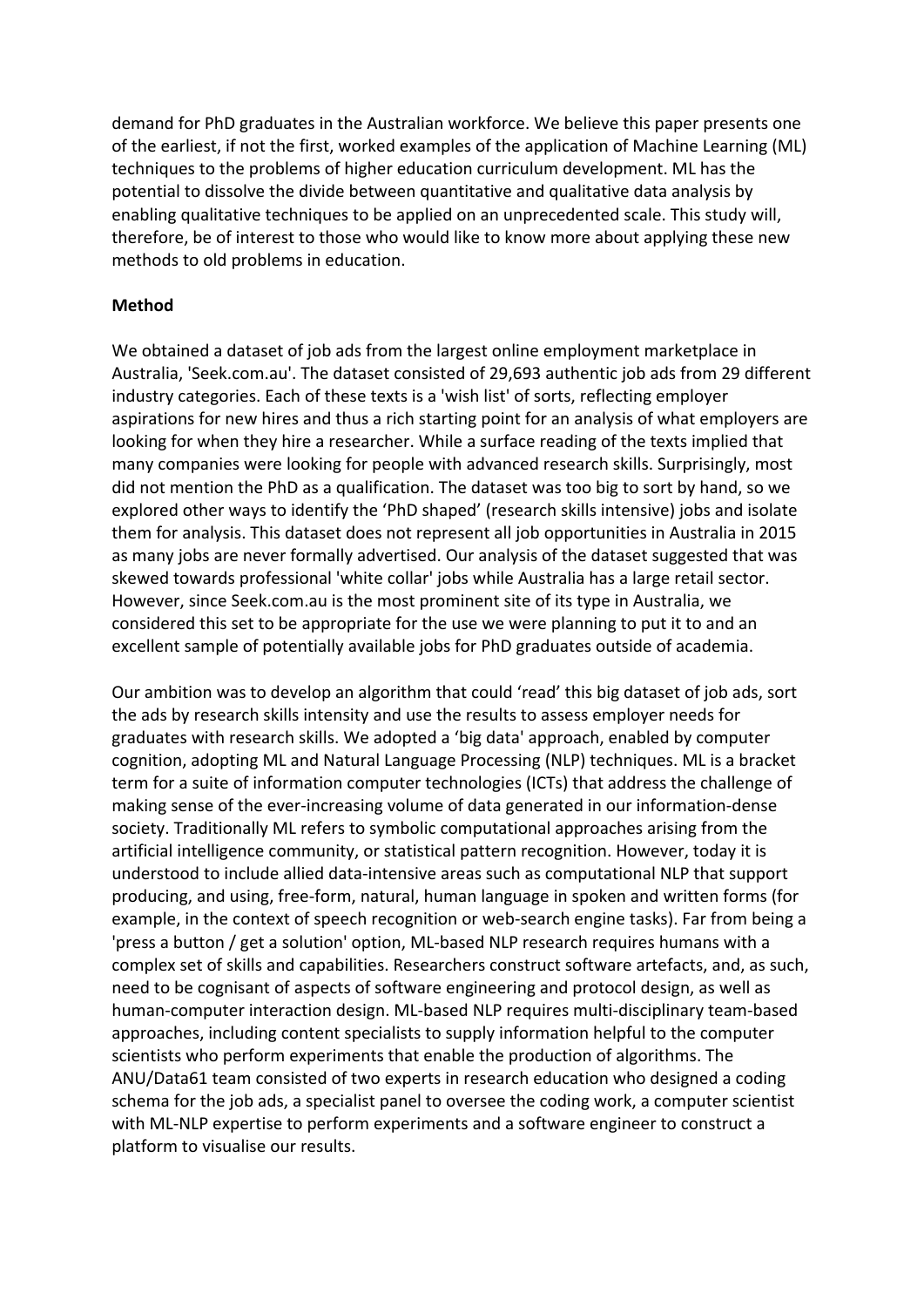A discussion of how the algorithm is constructed is not possible here because the software is now commercial in confidence and the complex technical specifications would not, in any case, be of interest to this audience. Instead, we will summarise and explain our approach with a view to assisting others who may want to take a similar approach to higher education research in the future.

The main steps in the development of our coding schema and algorithm development were as follows:

1) We convened an expert workshop to help develop the initial ontology, which we have called the "Research Skills Annotation Schema" (RSAS). In ML, an ontology is a list of statements that are used to code text and produce a training set for ML. The RSAS describes the 'ideal graduate' from a PhD program. While we cannot share our exact schema because it would allow it to be backwardly engineered, our list included statements about general research capabilities and attitudes to work. From an initial eleven statements recommended by our panel, we refined the ontology to nine. We left out statements about writing as our expert panel could not agree on definitions that would apply to all PhD graduates. Academic writing is highly discipline-specific and writing in one domain may not be legible in another. Some disciplines, like mathematics, put minimal emphasis on writing and tend to produce short theses, while others, such as history, set high expectations. Our ML experiments showed that only three of our statements were critical to the decision making process.

2) We performed four iterations of hand annotations by six coders to refine an annotation schema. Two coders were PhD supervisors with extensive experience of working with early career researchers, one coder was an expert in research education, and the other three were PhD students. The majority of the work involved applying the RSAS to the job ad texts and then making a judgement about the advertisement as a whole, and categorising it as either high knowledge intensity, medium knowledge intensity, or low knowledge intensity (with high knowledge intensity signifying 'PhD shaped' jobs). The human coders needed to reach a 'gold standard' (GS) intercoder agreement of at least 60% to produce useful input for our computer scientist. Only the two experienced PhD supervisors were able to reach the required level of inter‐coder agreement.

3) The two coders who reached the required standard of inter‐coder agreement in the sorting task continued alone. Each coder marked a dataset and then checked each other's work. This process generated a final expert‐annotated set of 483 unique ads, which was declared as the GS (that is, the ground truth in ML and its evaluation).

4) Our computer scientist constructed the ML‐based NLP algorithms towards learning to automate the data annotation process. From this we developed a sorting algorithm, which we applied to our full set of job advertisements, resulting in a ranking of all jobs on a scale of one to ten, with one being no discernable need for research skills and ten being highest research skills intensity jobs.

5) To make a useful and accessible tool for analysis of Australian employer demand for research skills, we engineered a pilot online demonstration visualisation system (POVS), which ranked the ads in our data set, and displayed the demand for PhD skills in Australia as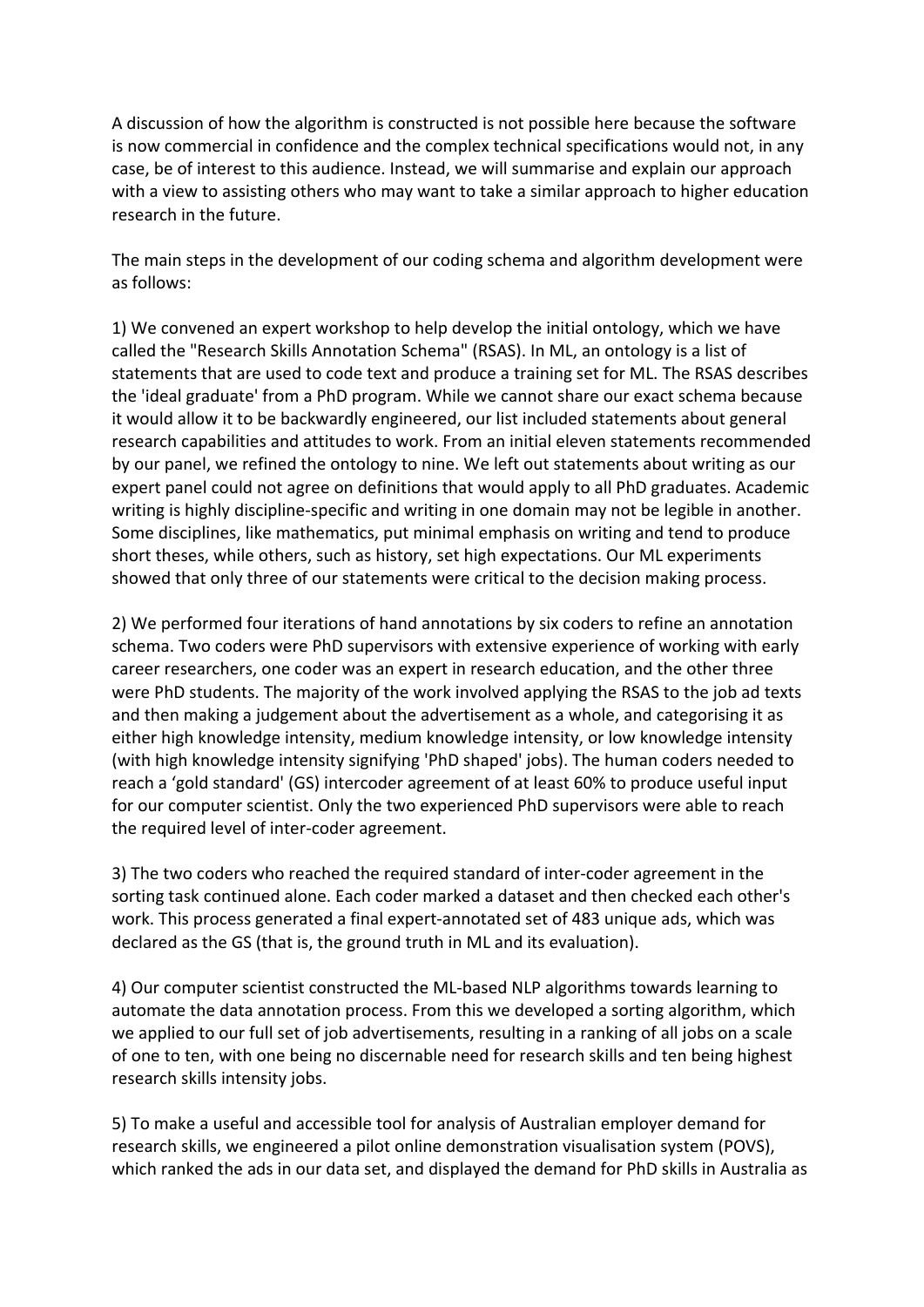a series of histograms. These visual representations show the number of jobs in the dataset by geographic location, industry sector, working hours, continuity, and wage.

As this kind of research method is novel, a brief description of these problems will be helpful to others seeking to do similar work in the future. The following insights emerged during the course of this project:

1) The process of generating a useful and robust ontology is critical to the success of this kind of machine‐assisted work. Human expertise and knowledge must be carefully validated and then translated. We employed a community approach to ensure the relevance and usefulness of our ontology. Convening an appropriate team who can provide advice and feedback was vital. We were able to draw on the knowledge and experience of some of the key experts in research education. Our initial panel consisted of Professor Alysson Holbrook, Dr Margaret Kiley and Nigel Palmer who helped us develop initial categories for the RSAS and feedback on our subsequent refinements and the final report. Dr Rachael Pitt provided valued advice throughout the project, in particular with the coding task. We would like to thank them for independent feedback that ensured the project team could have more confidence in our method and findings.

2) The process of coding is labour intensive and entirely different to standard procedures in qualitative research. The annotation agreement is required for a machine to be able to learn from the human coding. ML does not have the human capability to abstract from the provided solutions and generalise to unseen words. For example, if a given concept is sometimes codified to one class and other times to another class, the machine needs many, many examples to lean the classification rule or signal between these decisions or to rule out simple mistakes or differences of opinion or shuttle differences in interpretation. The critical problem in our case was the human ability to generate the degree of accuracy required regarding the number of words highlighted in the text spans. In 'normal' qualitative coding work, inter‐coder agreement is about the location of meaning in the text, not the specific words which are suggestive of that meaning. Despite four of the six coders having extensive experience with qualitative research, they were not accustomed to having the results of their work measured to 2 decimal places. The coders had to meet frequently to review results and argue about the meanings in and application of the schema. This resulted in at least three iterations of the schema before we found one that two coders could use to produce 60% intercoder agreement. We relied heavily on our computer scientist's experience in this process, which required us to invent tools and note‐taking procedures to help the process along. Anyone contemplating this work will need to manage the team and interpersonal dynamics. The process of reaching inter‐coder agreement, if done correctly, relies on people who can listen and critically engage with each other about ideas without succumbing to inter‐personal tension.

3) Relating to point two, above, researchers should compare the labour costs of analysing a dataset without machine assistance before deciding if the ML approach is worth adopting as the human labour costs of training machines are substantial. Through many hours of repetition, our human coders did become more accurate and predictable as they performed the task (perhaps we could say they became more like human machines?). Accuracy and reliability was greatly increased through using a more user-friendly text mark-up tool (in this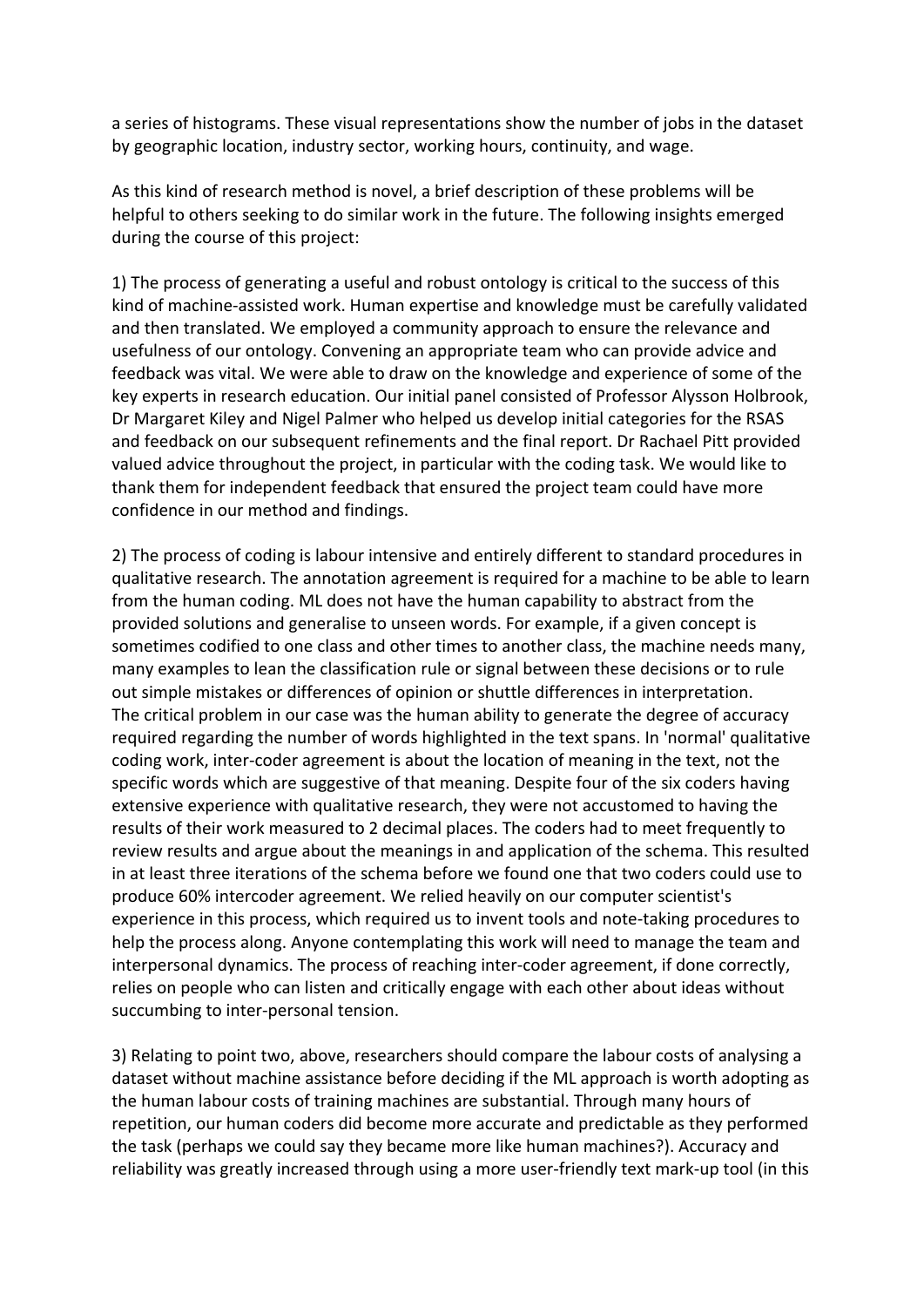case, *Dedoose*) rather than open source tools, which have much more rudimentary functions. Interestingly, in this project at least, the affordances of human intelligence and ML are surprisingly similar. Tasks that were hard for people (i.e., highlighting text) were hard for the machine too and the easier tasks (i.e., ranking) were easier for both people and machine. What differed was the speed the task could be completed. We estimate our coding work took around 1600 hours of human effort, but, in our case, using ML was the right decision. Each advertisement took between one and five minutes to analyse, with a median time of 3 and a half minutes; if one person attempted to analyse all the job advertisements the task would take at least 1750 hours. Although the time to complete this specific task is around the same for ML vs human only analysis, there are two benefits to using ML: accuracy and repeatability. We found most people can only apply the necessary focus and accuracy to coding job ads for about an hour at a time. Once the training set is produced the machine can replicate the task in seconds. A trained algorithm can repeat the analysis on different datasets, increasing our analytical reliability and the utility of the results. In other words, this kind of ML is labour intensive in the setup phase, but the effort is rewarded in the execution phase.

4) Getting access to appropriate data is difficult and, when it comes to text-based analysis, no dataset will be perfect. We know that many jobs are never advertised and filled via networks and recruiters, so no analysis of job ads will be a complete picture of the labour market. It is worth noting that Seek.com.au is the largest online employment marketplace in the country, so the number of ads was probably the most we could source from any one supplier. The main limitation of our pilot visualisation system is the composition of the set, which differs significantly from Australian Bureau of Statistics (ABS) data both in composition and in the way data is categorised. The ABS derives industry participation from tax office data and their latest release (2014‐15) shows that "retail trade" is the largest employer of Australian workers, followed by "healthcare and social assistance" and "construction". By contrast, the Seek.com.au dataset had "education and training" with the highest number of job ads, followed by "healthcare and medical" and "information and communications technology". The Seek.com.au dataset has a distinct skew towards professional and managerial jobs; the so‐called 'knowledge economy' rather than low skilled, manual labour work. While the limitations of this dataset need to be acknowledged, it is sufficient for this particular project. PhD graduates are likely to seek professional and managerial jobs on graduation and research suggests employers are likely to use formal means to hire these sought after, highly skilled employees: internet advertising was ranked equal first with personal contact as methods for businesses to recruit researchers (Allen Group, 2010). In the next section, we show how our pilot online demonstration visualisation system can be used to produce a snapshot of Australian industry demand for research skills, as represented in the Seek.com.au dataset.

### **Results**

Using this ML approach we were able to generate many more results than might be possible using standard qualitative methods. One of the challenges of working with the results of big data is how to represent and navigate them in a way that enables insights to be generated. For reasons of space, and because this paper aims to discuss this ML method and its utility, we will only be able to include highlights in this paper. We have included screenshots of our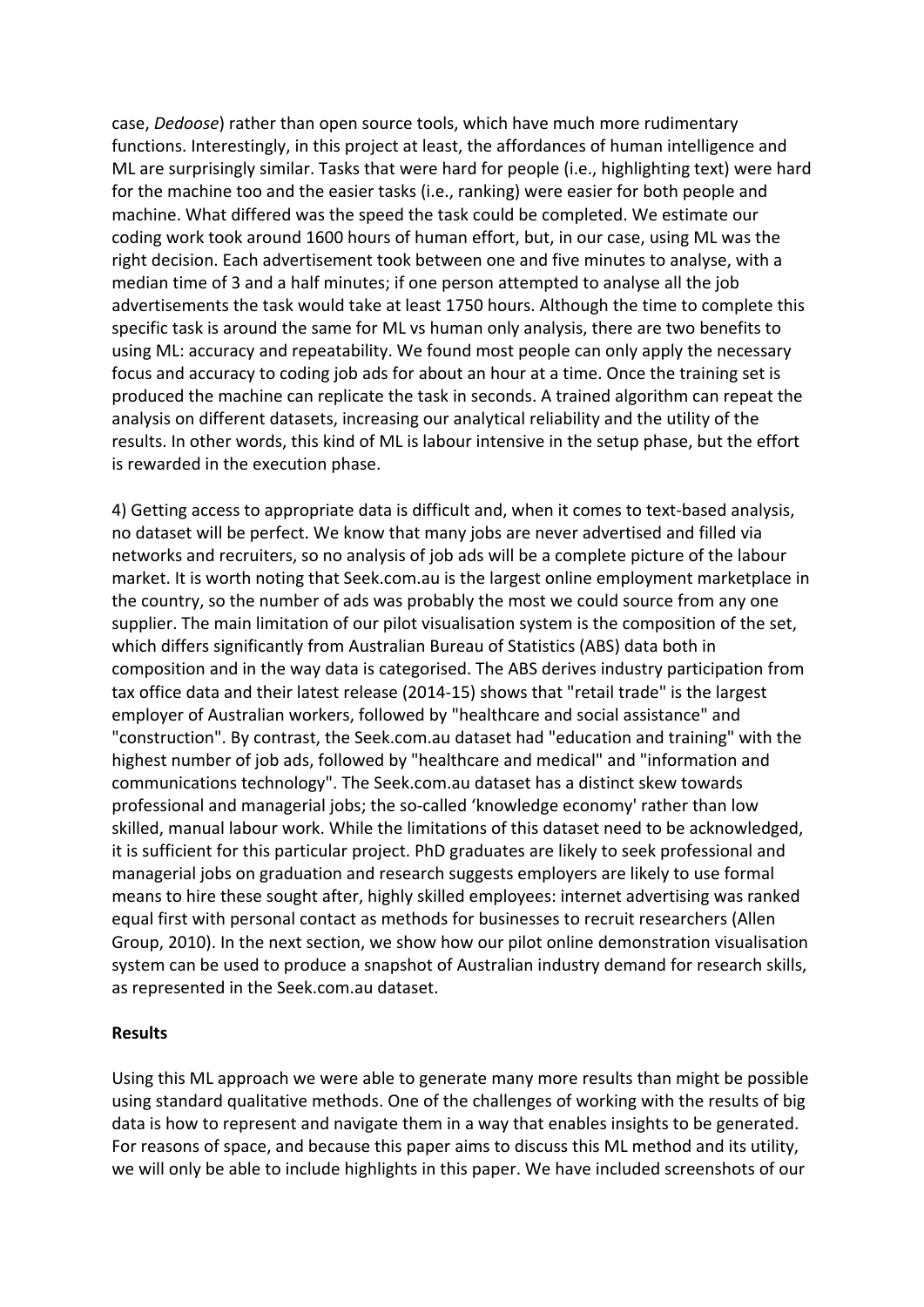pilot visualisation system to illustrate our results. These graphs are a working example of how to portray ML-NLP results to non-technical audiences. The results we feature here are to demonstrate the utility of the approach and insights of immediate value for policy makers and planners, rather than a complete report of the state of Australian industry demand for researchers in 2015, as this would require a more detailed discussion of workforce dynamics.

Of the entire set of 29,693 ads supplied by Seek.com.au, this system predicted 15,440 ads (52 %), 10,689 ads (36 %), and 3,564 ads (11 %) as having a High, Medium, and Low Knowledge Intensity Bandwidth, respectively. The lower threshold values of ≥ 0.8612 and ≥ ‐ 12 0.1820 separated the High rank from the Medium rank and Medium rank from the Low rank, respectively.

In the interest of simplicity, our pilot visualisation system displays the machine ranking output on a scale of one to ten, with one being lowest research skills intensity and ten being the highest. It then remained to choose where the 'PhD threshold' might lie: the cut‐off above which a job ad could be called 'PhD shaped' with confidence. In our analysis, we treated  $x = 5$  as the cut off where the jobs that would be most appropriate for PhD graduates. This decision resulted in approximately 25% of the Seek.com.au dataset falling within our 'PhD shaped' definition. Further work would need to be done to see if x = 5 is a reasonable assumption, given the nature of the data set, which skews towards managerial and high paid jobs.

Table 1, below, shows the number of non‐academic 'PhD shaped' jobs sorted by the machine into employment categories used by Seek.com.au:

We used our pilot demonstration system to produce histograms of the job ad rankings. In the diagram below, the x‐axis represents increasing research skills intensity; the y‐axis represents the number of jobs at each level. The further along the x‐axis that a job falls, the more likely it is to require higher levels of research skills. The diagram below, shows a representation of all the jobs in the Seek.com.au data set as a histogram. The coloured section under the curve is a graphical representation of how many jobs we deemed 'PhD shaped':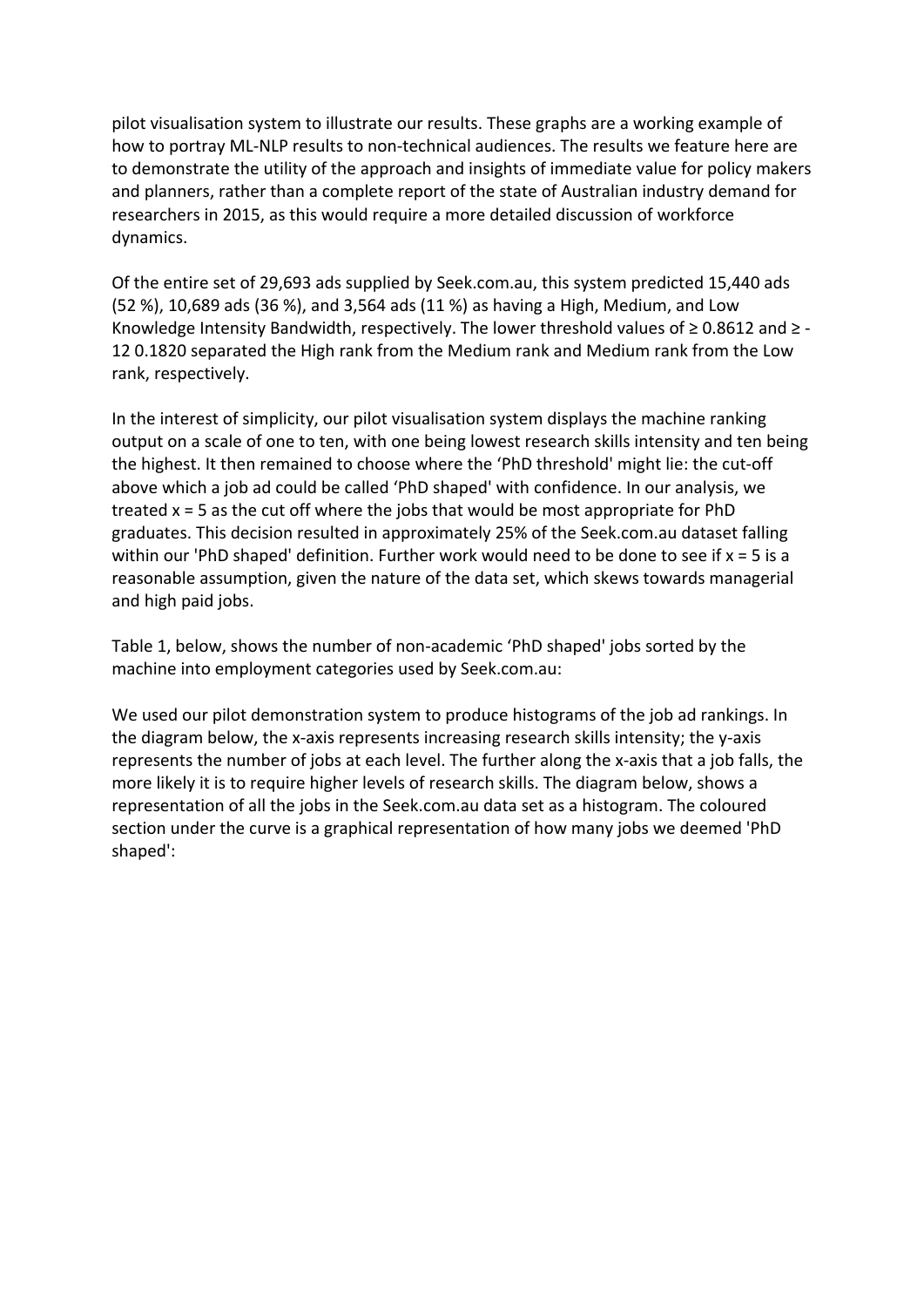

*Figure one: distribution of 'PhD shaped jobs' from 2015 seek.com.au dataset*

As expected, some industries showed distinct patterns of higher and lower demand for research skills. For example, "trades and services" (Figure 2, below) has an abrupt drop off at  $x = 4$  and hits zero at  $x = 6$ , which shows, as one might expect, there are very few jobs in trades and services requiring high‐level research skills:



*Figure two: distribution of 'PhD shaped jobs' in trades and services from 2015 seek.com.au dataset*

Similar industries generated broadly similar histogram curve shapes, increasing confidence in the accuracy of our ML‐NLP tools. For example, while there are relatively more research skills intensive jobs in the "call centre and customer service" sector, both have a relative absence of high research-intensive jobs above the cut-off of x =5. Similarly, knowledge intensive sectors such as "education and training" and "science and technology" show striking similarity in curve shapes

Discussion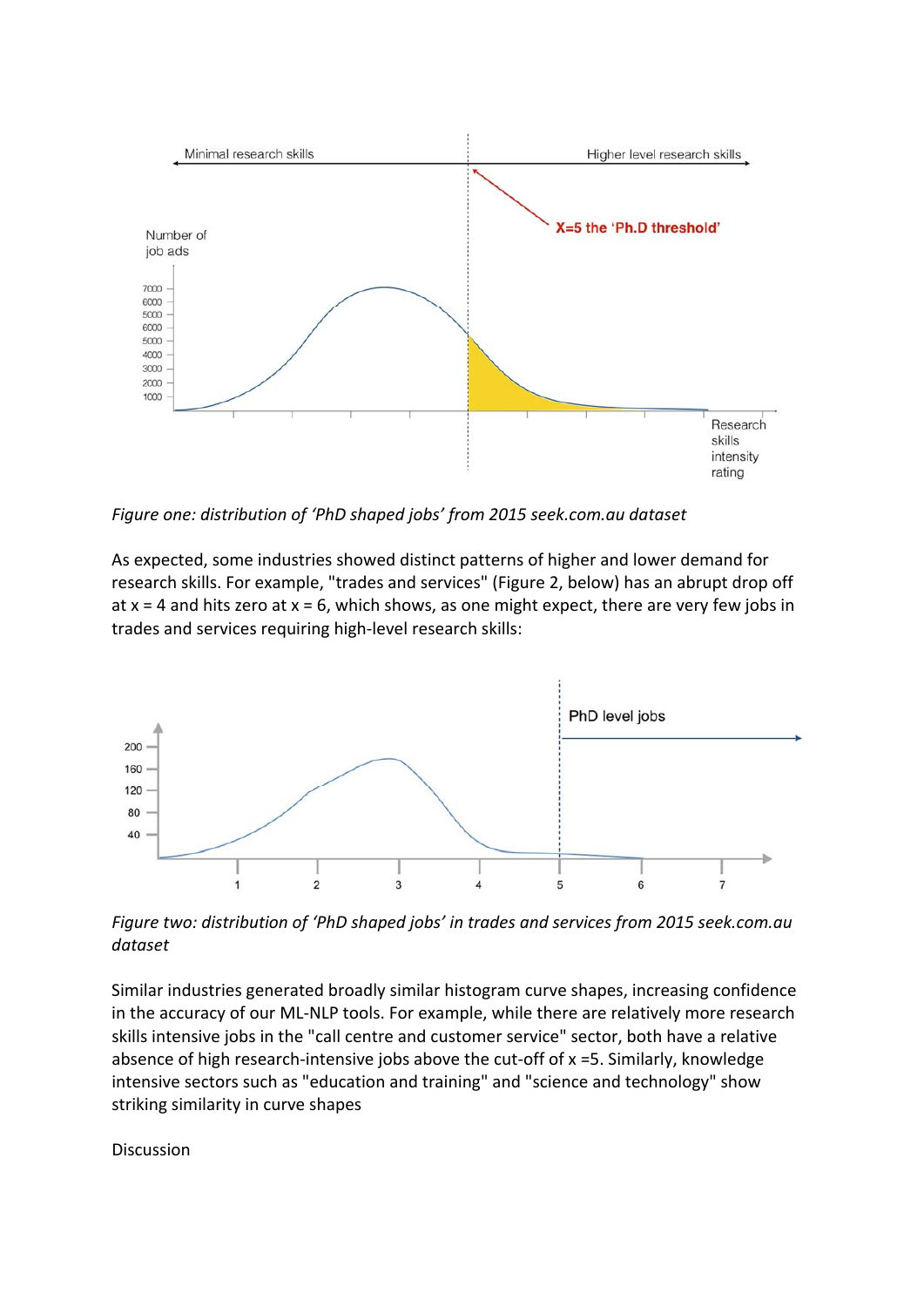If it is true that most jobs are never formally advertised online, our research suggests universities are currently under‐supplying the Australian workforce with PhD candidates as our analysis showed that the number of 'PhD shaped' jobs was roughly equivalent to the graduating cohort who had the right to work in Australia that year. Assuming 40% of these people would take a position in academia, there is likely to be a shortfall of research skilled people, year on year. This high level of demand is counter to a dominant narrative, common in many pessimistic news reports, that there is a 'glut' of overqualified PhD graduates with nowhere to go (see for example "The disposable academic" in The Economist 2010). This mismatch might be going unnoticed because employers have low levels of awareness (or perhaps appreciation) for the PhD as a qualification. Our research shows that 80% of job ads looking for employees with high levels of research skills did not mention the PhD as a qualification. While this is good news for universities, a note of caution should be sounded. We might not be producing enough, but are we producing the right kind of graduates? To answer this question we need to start looking more carefully at the ads themselves and the distribution of jobs on the research intensity spectrum.

In some cases, the broad field of education recorded for graduating candidates appears to align with industry categories used by Seek.com.au. Comparing the number of jobs to the number of graduates in that field can provide an overall view of research graduates relative to positions requiring research skills. For example, around 900 domestic candidates graduated with a research doctorate in health‐related discipline in 2015. Our algorithm calculated there were close to 1000 non‐academic healthcare and medical jobs requiring high levels of research skills. If 40% of these graduates are likely to end up in academia, this leaves a shortfall of approximately 300 people. However, this analysis may be too crude to be useful. While it is tempting to 'map' each graduate field of education industry sectors and vice versa, it would be misleading to assume that graduate pathways between field of education and field of employment neatly align. A PhD in a health-related discipline may lead to a position with government, just as a PhD in IT may lead to employment in the healthcare and medical area.

The representations generated by our pilot online demonstration visualization system reveals some interesting patterns regarding demand for research skills, particularly in industries traditionally assumed to have low demand for PhD graduates. For example, Figure 10 shows an intriguing histogram for "Manufacturing, Transport and Logistics", revealing a diverse spread of both low and high knowledge intensity jobs in this industry sector, which is currently undergoing significant innovation trends in the form of 'just in time' logistics chains and 3D printing: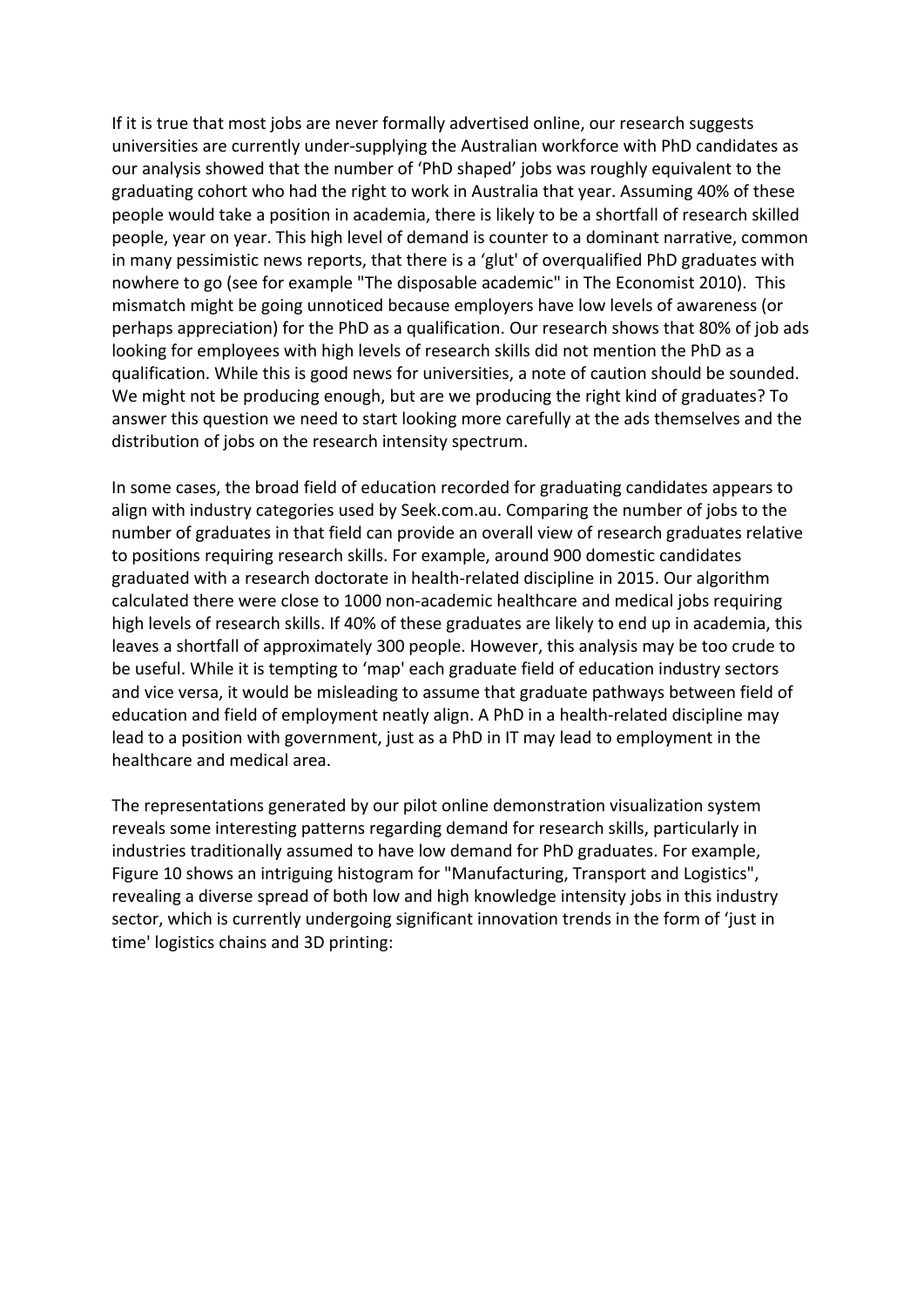

*Figure 3: distribution of jobs in Seek.com.au dataset for "manufacturing, transport and logistics"*

The 'hump' closest to the y-axis is truck drivers and other employees who do not require research skills to do their jobs. The hump in the middle is largely composed of office positions and the hump on the far right, past x = 5 are jobs requiring high levels of research skills. Although, as previously noted, low-intensity jobs may be under-represented in the seek.com.au data, the analysis of "manufacturing, transport and logistics" does appear to reflect an industry undergoing transition. Our diagram is suggestive of so‐called 'digital disruption' trend being coupled with a higher demand for skilled knowledge workers, including those with research skills. A review of job titles in manufacturing, transport and logistics shows there is demand for people to fill a range of roles, from hands‐on work, like fruit picking, to researchers and strategic thinkers, tasked with managing the complexities of contemporary logistics chains and planning for the future. The job titles we found at the high research skills end of the spectrum (eg: 'Compliance and reporting analyst', 'Head of development', 'Operations and maintenance business intelligence', 'Operations and supply chain management', 'Manager of strategic market analytics') are suggestive of high level operations jobs.

We could hypothesise that the distribution of low and high research skills intensive jobs reflect how one sector might be responding to changes in technology. Researchers are useful workers who can potentially find novel ways to make the transport industry more efficient and profitable, so as more technology is introduced, we could expect to see demand for these workers increase. ML and big data approaches are both valuable and efficient for longitudinal research. While it is time‐consuming to design the algorithm the first time, once this work is done, the analysis can be performed at lower cost, year after year, to track emerging trends. Using the machine we can start to explore whether the effects of digital disruption are starting to be felt more in some industries than others. For example, somewhat surprisingly, "marketing and communications" (orange) showed an even higher demand for research skills than "science and technology" (pink), see Figure 4, below: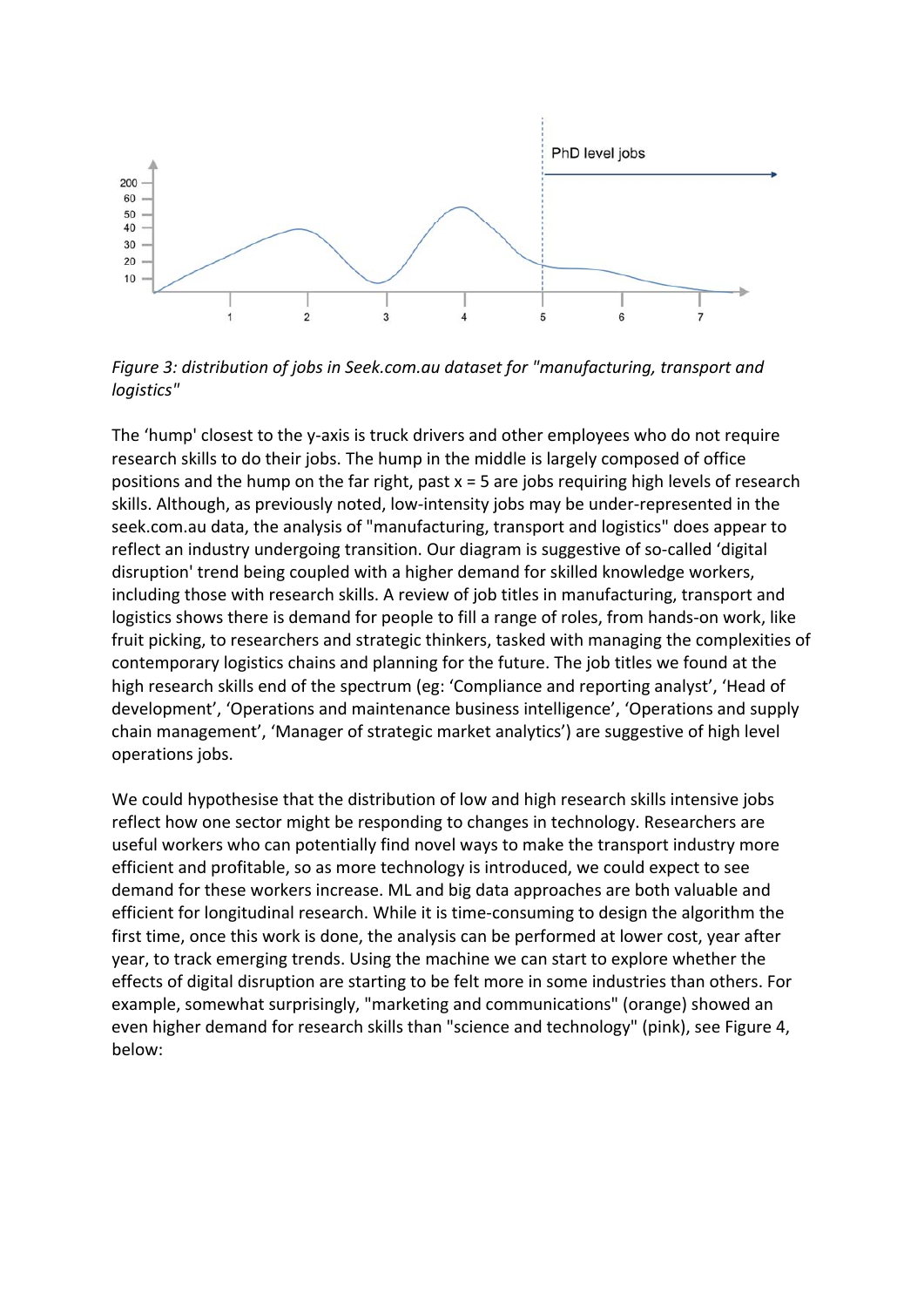

*Figure 4: comparison of distribution of jobs in Seek.com.au dataset "marketing and communications" and "science and technology*

A closer examination of job ad text in the 'marketing and communications' set shows high demand for people with quantitative data analysis and skills in statistical programming tools (such as 'R'). These new jobs are in addition to the kind of creative image and text creation skills normally associated with this industry. A scan of the difference in job titles between those below and above the x = 5 cut off is suggestive of this new 'layer' of data science in a traditionally 'human centric' industry. While less research‐intensive jobs are suggestive of people focussed roles ('Community Engagement', 'Marketing Officer', 'Media & Communications Coordinator', 'Marketing & Communications Coordinator', 'Schools and Communities Engagement Manager'), jobs above the cut off were suggestive of 'data science' driven roles: 'Innovation consultant', 'Senior Quantitative Account Manager', 'Market research and insights manager', 'Qualitative account director', 'Market research and insights manager').

These snapshots of the evolving demand for research skills perhaps raise more questions than they answer. Are we training the right kind of PhD graduates? How, if at all, does industry demand map onto academic disciplines and student load? Given access to more data sets, our method could be used to ask broader questions, such as: How does the situation in Australia compare with that faced in other countries? Are employers starting to respond to global trends towards more highly trained graduates? Our work in this area is ongoing.

## **Conclusion**

The ML‐NLP tools and the pilot online demonstration visualization system developed by this project is a significant advance on currently available forecasting tools for graduate employability. Our analysis makes visible the desire for research skills across different industry sectors, where these jobs are located, and what incomes can be expected by successful applicants. In its present form, the pilot online demonstration visualization system enables us to perform further analysis of the otherwise 'hidden' jobs suitable for PhD graduates. Once specific job ads have been identified as 'PhD shaped' they can be subjected to further forms of analysis, which can highlight the specific researcher skill sets required by various industries.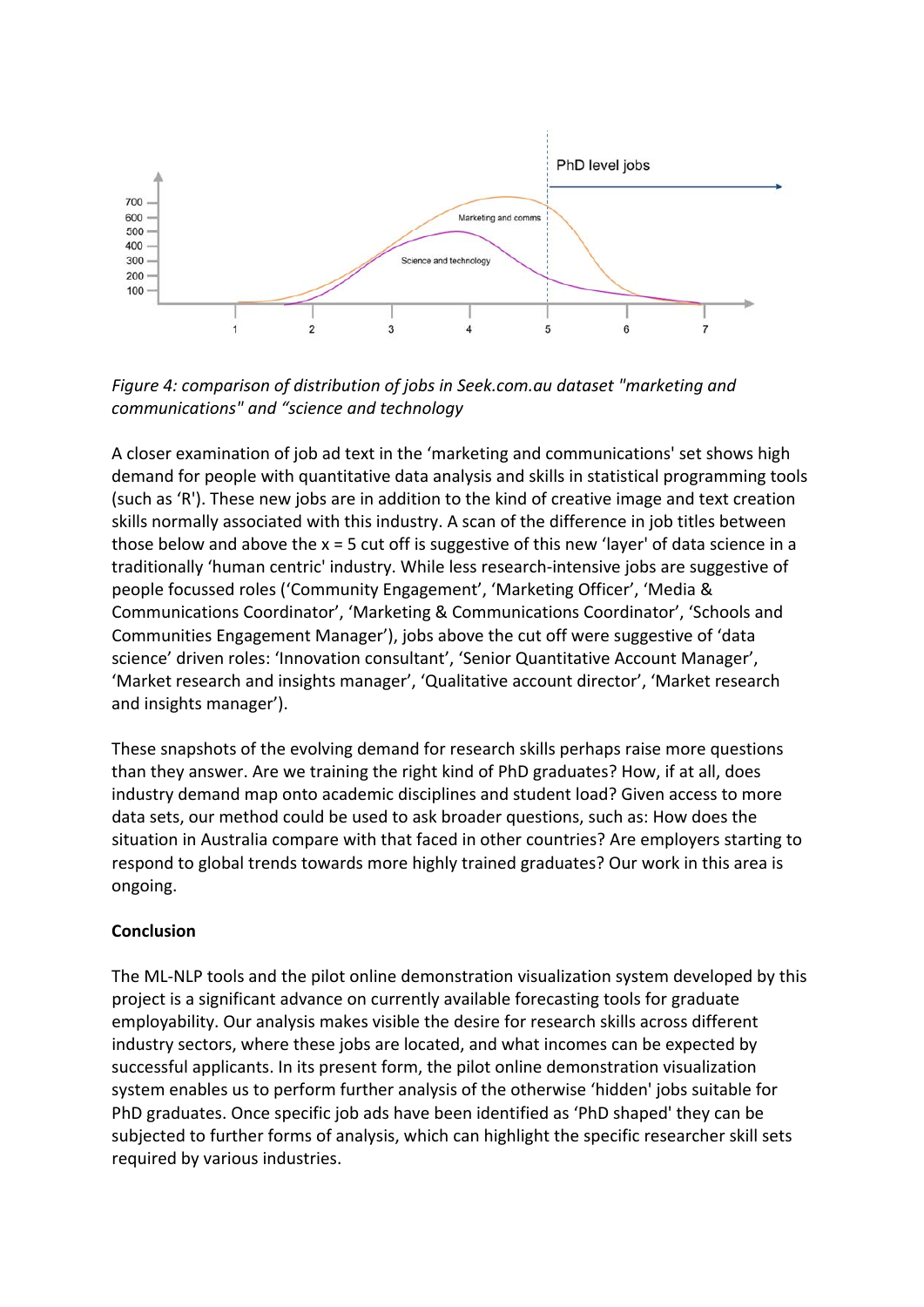This type of ML analysis enables an exploration of the alignment between employer demand and targeted funding initiatives in the area of research training, enabling more forensic targeting of initiatives such as scholarships, internships, and industry incentive packages. Since geographic data is included in the Seek.com.au data set, the visualisation system interface enables policymakers to get a better understanding of high research skill job opportunities by region. Such analyses could be used for strategic planning of initiatives that target growth, specifically in regional and remote Australia, a boon for universities located in the regions which wish to add value to their local economies. Using ML tools within search engines can assist in the employer awareness problem around the skills and capabilities of PhD graduates; if we can identify the industry sectors that are most and least open to knowledge transfer with the academy, we can better target our awareness initiatives.

If mobility between academia and industry could be encouraged, PhD graduates could be making a greater contribution to the global economy. Pittayachawan, Macauley and Evans (2016) found candidates were likely to have a 'hidden' multi‐disciplinary capacity to carry out research. This finding suggests that candidates even in traditional disciplines like mathematics or history, could potentially find employment in a range of different occupations that have little to do with their core subject matter knowledge and disciplinary knowledge. So-called 'transferable skills' training has been introduced in most universities to help candidates adjust and thrive in academic settings. There is much potential in to extend these programs to address employability outside academia too. MacAlpine and Mitra (2015) found that there were multiple sites of doctoral candidate learning and that candidates showed much agency in how they arranged their learning environments and experiences. With the appropriate information, candidates might choose to explore more potential employers. With knowledge of what these job ads are asking for, graduates could choose to take up more of the diverse learning opportunities while they undertake their PhD, rather than focussing exclusively on the dissertation. For example, historians might take advantage of classes in programming languages, and mathematicians might take up some business studies.

The recent release of the ACOLA review (2016) and the implementation of a working party to inform government puts a sense of urgency behind efforts to reform PhD curriculum in Australia. A lack of evidence hinders this work. Without data, universities rely on advice from industry partners. While employer views are valuable, this approach does not scale. It would be impossibly time consuming to survey and gather data from the huge range of employers that our graduates could end up working for ‐ but this data does exist in the job ads, which reflect employer wishes and desires. Using new tools like this, we can perform curriculum audits to better align our teaching and learning activities with current industry demand and be more responsive to change. Armed with data, educators can identify emerging trends in demand for research skills to inform course design and planning around student load. Our machine analysis can help research students identify and develop in‐ demand skill sets and capabilities which make them employable in a range of industry sectors outside academia. Our research has demonstrated it is possible to generate benchmarking data for researchers interested in labour force dynamics to enable cross‐ sector and international comparisons of industry disruptions and the demand for research skills. We are currently exploring how to make this analysis available as a data service that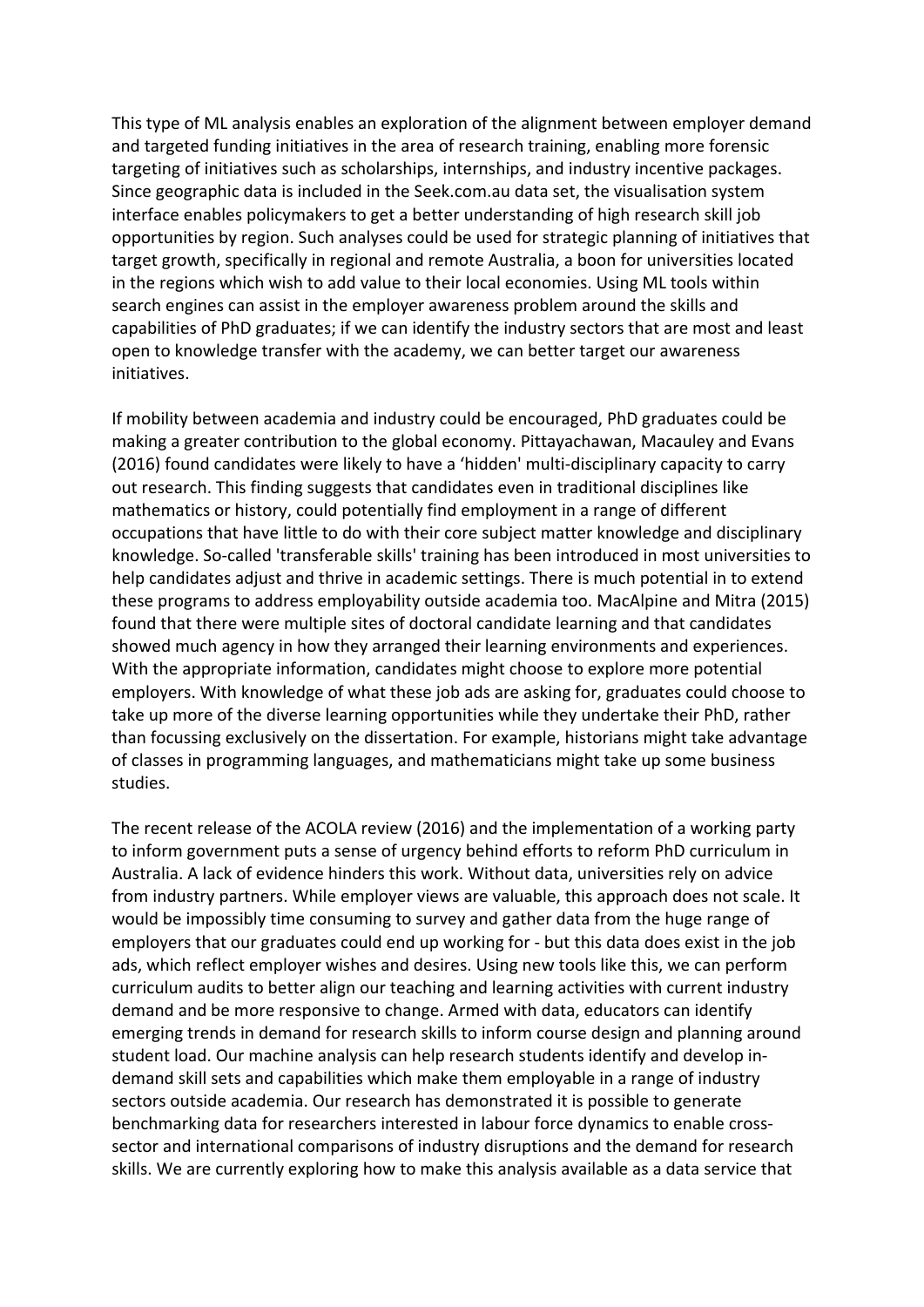the various stakeholders we have identified can use, on demand, to make strategic and informed decisions about the future of PhD study in Australia, and perhaps beyond.

# **References**

Allen Group (2010). Employer Demand for Researchers in Australia. Report. Dept. of Innovation, Industry, Science and Research.

https://trove.nla.gov.au/work/37558865?selectedversion=NBD45799384. Accessed March 2018.

Group of Eight Universities (2013) The Changing PhD: demand and supply. Report. https://go8.edu.au/sites/default/files/docs/the-changing-phd\_final.pdf. Accessed March 2018.

Coates, H., & Goedegebuure, L. (2010). The real academic revolution. LH Martin Institute, Melbourne. Report.

www.lhmartininstitute.edu.au/userfiles/files/research/the\_real\_academic\_revolution.pdf Accessed March 2018.

Dale, E. (1930). The Training of Ph.D.'s. *The Journal of Higher Education*. 1(4), 198–202.

The Economist (2010) This disposable academic. Article. https://www.economist.com/node/17723223 Accessed March 2018.

Edwards, D. (2010). The future of the research workforce: estimating demand for PhDs in Australia. *Journal of Higher Education Policy and Managemen*t. 32(2), 199 – 210.

Forsyth, H. (2014). *A history of the modern Australian University*. Sydney: New South Press.

Vitae. (2013). What do researchers do? Early career progression of doctoral graduates. Vitae (UK). Report. https://www.vitae.ac.uk/vitae‐publications/reports/what‐do‐researchers‐do‐ early‐career‐progression‐2013.pdf. Accessed March 2018.

London. McAlpine, L., & Mitra, M. (2015). Becoming a scientist: PhD workplaces and other sites of learning. *International Journal of Doctoral Studies*. 10, 111‐128.

McGagh, J., Marsh, H., Western, M., Barber, M., Franzmann, M., Gallois, C., et al. (2016). Securing Australia's Future: Review of Australia's Research Training System. Australian Council of Learned Academies (ACOLA). Report. https://acola.org.au/wp/PDF/SAF13/SAF13%20RTS%20report.pdf . Accessed March 2018

Mewburn, I., Grant, W. & Suominen, H. (2017) Tracking trends in industry demand for Australia's advanced research workforce, Centre for the Public Awareness of Science, ANU: http://cpas.anu.edu.au/files/Mewburn%2C%20Suominen%20and%20Grant%202017%20Tra cking%20Trends%20in%20Industry%20Demand%20for%20Australia%27s%20Advanced%20 Research%20Workforce.pdf Accessed March 2018.